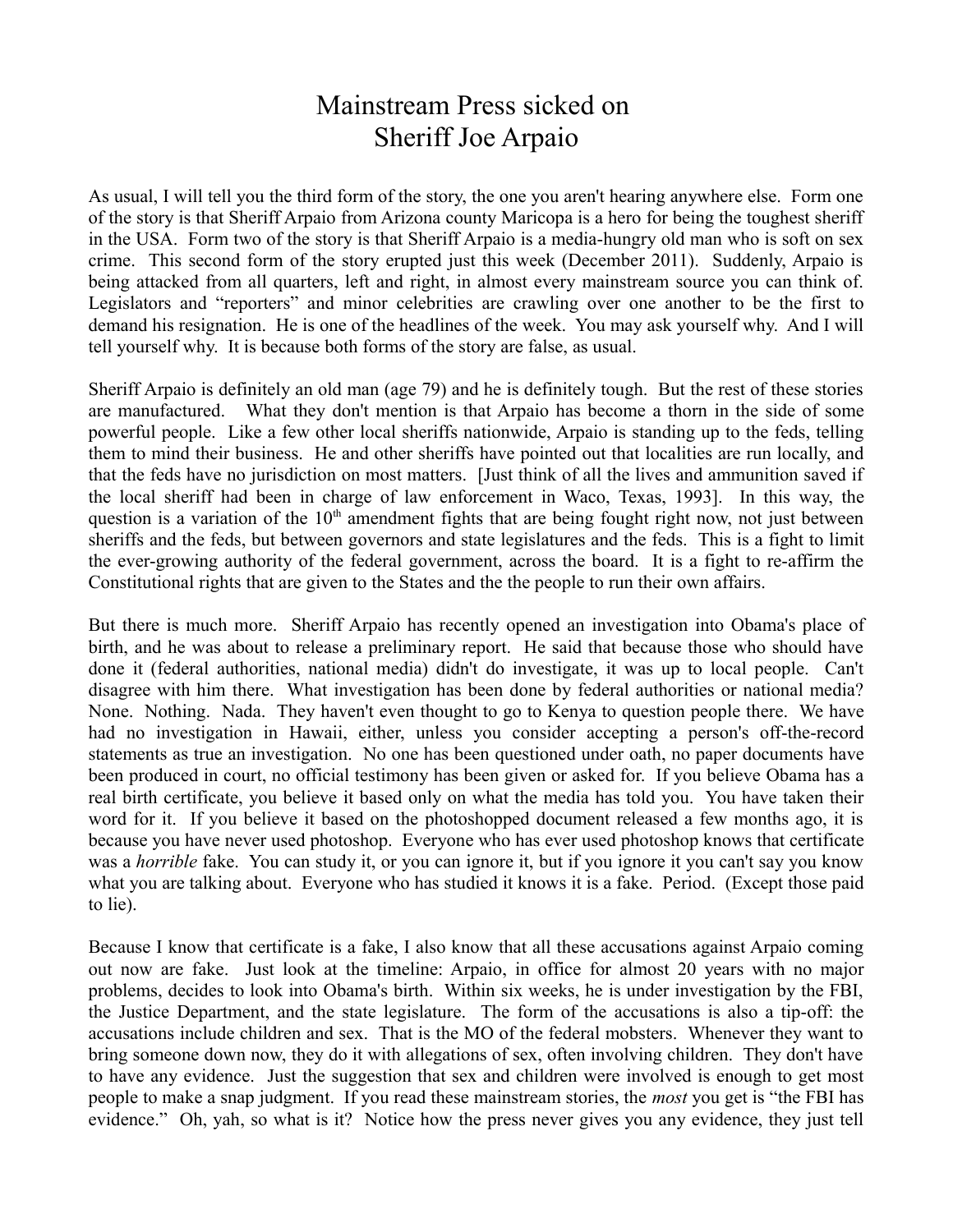you "it exists."

This is precisely why no one else in any position of power has investigated Obama's birth. If you begin investigating things, the CIA, FBI, Justice Department and so on begin investigating *you*. Just ask Eliot Spitzer, the former Governor of New York, who began investigating things (bankers). Before he could shuffle his papers, he was on all the front pages next to pictures of hookers. He is just lucky they weren't pictures of under-aged male hookers or under-aged transvestite gerbils. The media are controlled by the feds, and they can make up anything they want.

Just ask Dominique Strauss-Kahn, former head of the IMF, who got crossways with the government mobsters, and who is still fighting allegations of rape. DSK is a banker himself, but he disagreed with the plan to further destroy European hegemony (he is French), and he was taken down. DSK was powerful enough to fight the (first round of) allegations, and he won, but it is doubtful Arpaio has the connections that DSK does.

Now I will tell you what to learn from this. No, let me tell you what *I* learned from it. That is more precise. What *you* will learn depends on what you want to know. I am just giving you hints of how to do your own research, if you want to do your own research. If you don't, you won't learn anything about anything. What I learned is a fuller list of media sources not to trust. Since I can tell that a press memo was sent from on high out into all the media sources, left and right, I can now scan those media to see who chose to print these allegations, based on no evidence. In other words, I can tell who is best linked up to the propaganda hose. I can tell which magazines and stations are the go-to magazines and stations for the current psychological operations. I can then take my little stamp and stamp those media "compromised," "do not trust."

One of those is *Mother Jones*, which is sold as a liberal or progressive mag. I have known for quite a while that *MJ* is compromised, but this proves it once more in pretty spectacular fashion. Here is the [link\\* t](http://motherjones.com/mojo/2011/09/what-else-should-phoenix-sheriff-joe-arpaio-investigate)o the *MJ* story on Arpaio, which is utter misdirection. We should remember that name, Tim Murphy, too, and put him in the list of paid propagandists, with Anderson Cooper, Steven Milloy, Jim Meigs, Chip Berlet and thousands of others.

I lead with *Mother Jones* because some people haven't yet realized that even these progressive mags have been taken over by the CIA. After the Congressional hearings in the 1970's (Church Committee), everyone should have known that the CIA was controlling the big sources, like the New York Times, TIME magazine, Newsweek, the Washington Post, Los Angeles Times, and so on. Why? Because they admitted it. It is on the Congressional Record. But for some reason, a lot of people assumed that smaller sources were left alone. It turns out that is false. Popular Mechanics, Scientific American, American Thinker, Mother Jones, and almost all other magazines and newspapers in print are completely or mostly controlled.

And, yes, this includes online sources like Huffington Post, Salon, Wikipedia, Yahoo, Snopes and so on. Some of these were semi-independent in the beginning, but as soon as they became popular, they got a memo. You can assume that any source that is getting a lot of hits is pre-read, censored, and often ghost-written by the government. One of the few exceptions there, I assume, is Infowars, which gets a lot of hits. I can't see how the information there benefits the government, so I assume it is independent. But it is hard to tell. The government likes to control both sides of every argument. I no longer trust *Counterpunch*, for instance, due to Cockburn's position on 911. Once we know the truth, we can see who is lying.